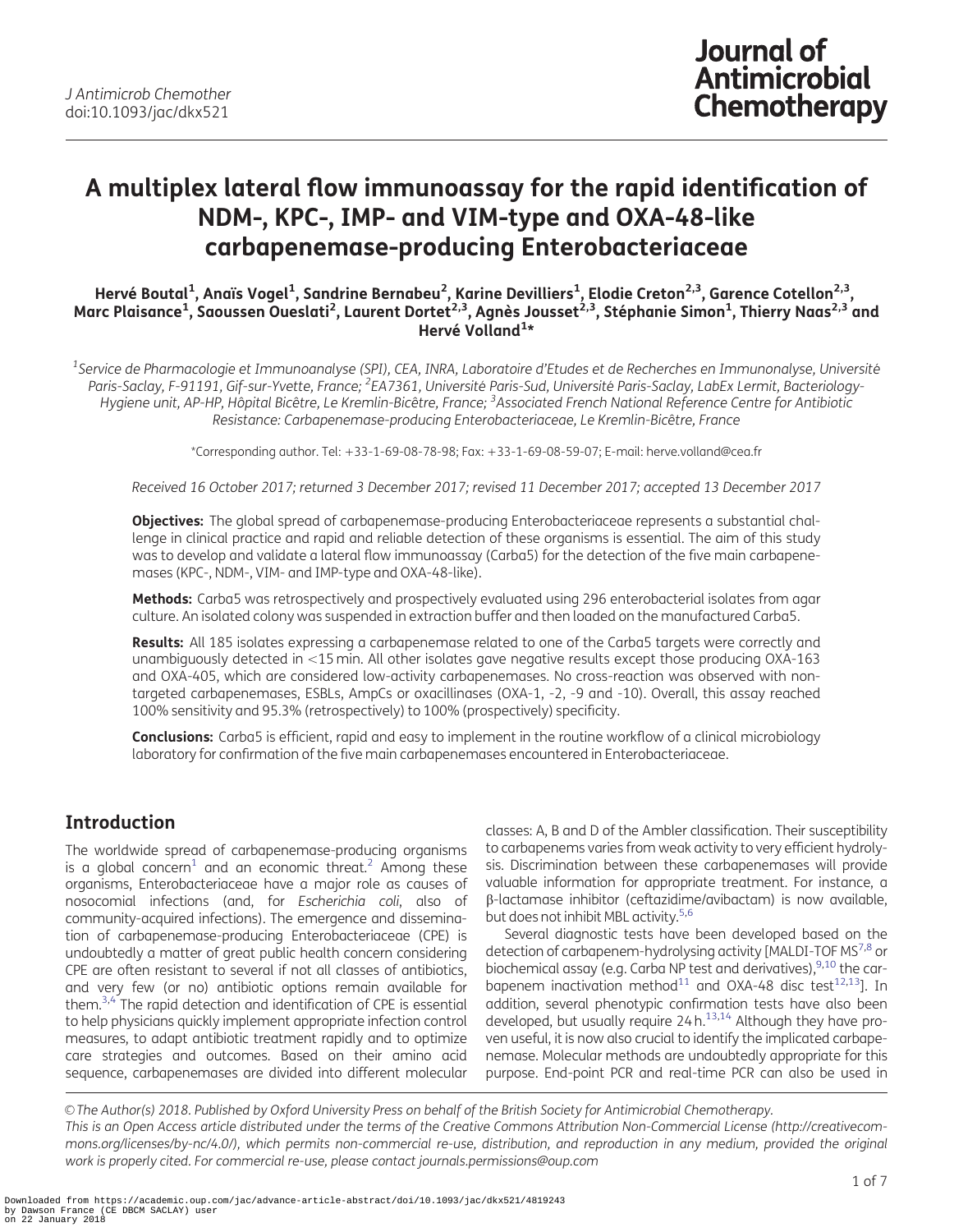<span id="page-1-0"></span>single or multiplex formats targeting the main carbapenemases with high specificity and sensitivity.<sup>15–17</sup> However, these methods are expensive and require a high level of expertise to obtain accurate results and are not suitable for all clinical microbiology laboratories worldwide. As an alternative, antibody-based methods such as lateral flow immunoassay (LFIA) have already been validated for carbapenemase-producer detection and carbapenemase identification.<sup>18-22</sup> These tests yield results from cultured strains within 15 min, with 100% sensitivity and specificity, although they do not allow the simultaneous detection of the five main carbapenemases.

To meet current needs, antimicrobial drug resistance detection methods must be cheap (reduced cost of consumables and equipment) and easy to use (reduced technical complexity) for the end user. This led us to develop an LFIA, named Carba5, for the detection of the five main carbapenemase families, NDM-, IMP-, VIMand KPC-type and OXA-48-like. Carba5 is a robust assay, easily transferable in a commercialized version, which is stable for .24 months without refrigeration, user-friendly (no need for trained staff), high in performance (sensitive and specific) and low in cost (although pricing is not yet specified, similar LFIA tests usually cost  $\sim$ 10 $\epsilon$  per test)<sup>20</sup> compared with >30-40 $\epsilon$  for molecular tests. Moreover, the detection results are obtained in a short time without the need for highly technical equipment for the readout. Here, we validated Carba5 on 296 agar-cultured enterobacterial isolates [180 characterized isolates for their  $\beta$ -lactamase content and 116 consecutive carbapenem-resistant isolates referred to the Associated French National Reference Centre (F-NRC) for expertise], including 185 isolates expressing NDM-, IMP-, VIM- or KPC-type or OXA-48-like carbapenemases, which were perfectly detected in 15 min.

### Methods

### Ethics statement

All experiments were performed in compliance with French and European regulations on the care of laboratory animals (European Community Directive 86/609, French Law 2001-486, 6 June 2001) and with the agreements of the Ethics Committee of the Commissariat à l'Energie Atomique (CEtEA 'Comité d'Ethique en Expérimentation Animale' nº 44) no. 12-026 and 15-055 delivered to S. S. by the French Veterinary Services and CEA agreement D-91-272-106 from the Veterinary Inspection Department of Essonne (France).

### Strains tested

For the LFIA validation, 180 enterobacterial isolates with PCR-characterized b-lactamase content were used to evaluate Carba5. This collection represented 55 non-carbapenemase producers and 125 carbapenemase producers, including 30 Ambler class A producers (22 KPC, 3 IMI, 2 SME, 1 NMC-A, 1 FRI-1, 1 GES-5), 52 metallo-β-lactamase producers from Ambler class B (23 NDM, 17 VIM, 11 IMP, 1 GIM-1) and 38 Ambler class D producers corresponding to 37 OXA-48-like (21 OXA-48, 1 OXA-162, 3 OXA-181, 5 OXA-204, 2 OXA-232, 2 OXA-244, 1 OXA-517, 1 OXA-519, 1 OXA-535) and one OXA-372. Five isolates expressed both NDM-type and OXA-48-like carbapenemases.

For the prospective evaluation, 116 consecutive enterobacterial clinical isolates with decreased susceptibility to at least one carbapenem were used. These isolates were sent between April and May 2017 by clinical microbiology laboratories throughout France to the F-NRC for carbapenemresistant Enterobacteriaceae.

### 1 - Structure of the strip



# 2 - Immunological detection



### 3 - Result

 $\checkmark$  The control line appears: the test is correct

- $\checkmark$  One or several test lines appear: positive test for the corresponding carbapenemase(s)
- $\checkmark$  No test line appears: negative test for the 5 carbapenemases

Figure 1. Carba5 principle.

### Carbapenemase activity detection and PCR/sequencing experiments

Carbapenemase activity was evidenced in Enterobacteriaceae using the updated version of the Carba NP test and using an in-house PCR and sequencing approach directly on colonies.<sup>10</sup>

### Monoclonal antibodies

Biozzi mice (10 weeks old) were immunized with the five recombinant carbapenemases, NDM-1 (G29-R270), OXA-48 (K23-P265), KPC-2 (A30-Q293), IMP-1 (L22-N246) and VIM-1 (A22-E266), corresponding to the full sequence without the signal sequence expressed with the hexa-histidine tag on their C terminus. Consecutively, monoclonal antibodies were obtained, characterized and selected for the LFIA format as previously described.<sup>19</sup>

### Manufactured Carba5 and assay protocol

The required antibodies were produced on a large scale as previously described<sup>19</sup> and provided to NG Biotech (Guipry, France) for the development of multiplex LFIA (see Figure 1). The strains to be tested were grown overnight at  $37^{\circ}$ C on URISelect<sup>TM</sup> 4 or Mueller-Hinton agar plates (Bio-Rad, Marnes la Coquette, France). One single isolated colony was collected from the plate with an inoculation loop and suspended in  $150 \mu L$  of extraction buffer to perform the lysis step. Subsequently, 100 µL of this extract was

2 of 7 Downloaded from https://academic.oup.com/jac/advance-article-abstract/doi/10.1093/jac/dkx521/4819243 by Dawson France (CE DBCM SACLAY) user on 22 January 2018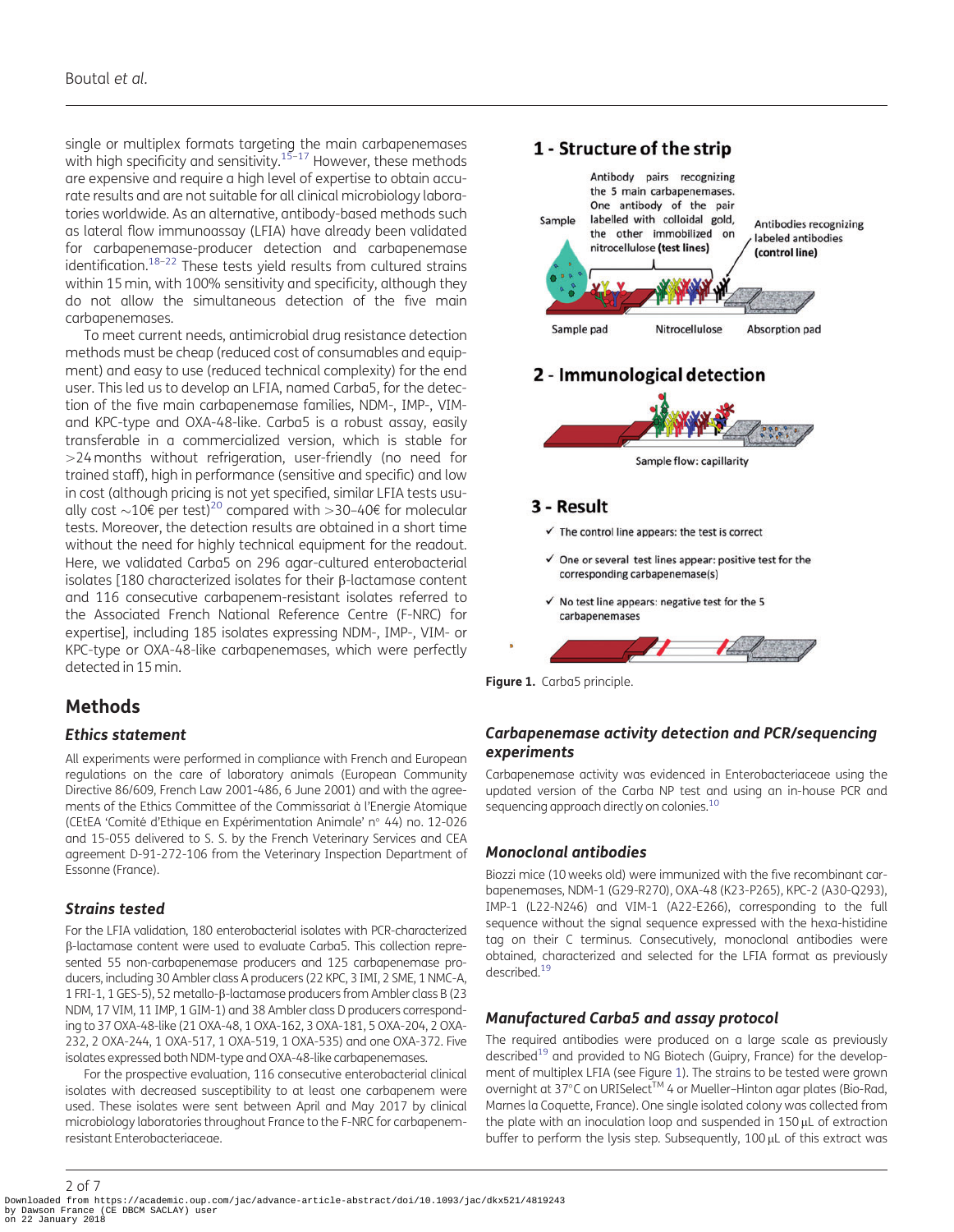

Figure 2. Data acquisition using a handheld reader. (a) Results obtained after 15 min of migration with carbapenemase-expressing strains. NDM, IMP, VIM, OXA and KPC, one colony resuspended in 150 µL of extraction buffer and 100 µL loaded on the cassette. For all, 25 µL from each previous extract pooled leading to a 1 to 5 dilution and 100 µL of this pool loaded on the cassette. (b) Previous IMP-expressing strain extract, picture of the cassette, positive test line analysis and corresponding value and carbapenemase name (table). (c) Previous pool of the five carbapenemase-expressing strain extracts, positive test line analysis and corresponding value (table). An asterisk indicates a test line not visible owing to camera sensitivity.

loaded on the cassette and allowed to migrate for 15 min. The protocol of the commercialized kit will be similar to the protocol described here.

### Data acquisition

Data could be acquired in two separate ways, i.e. (i) a naked eye reading [the carbapenemase is identified by associating the positive result (positive test line) with the name of the carbapenemase written on the plastic part of the cassette], and (ii) using a computer-assisted reader that only gives results for positive test lines with the corresponding target name. An illustration of the results obtained is shown in Figure 2.

For this study, basic format cassettes were used and the carbapenemase names were not indicated, so the 'handheld reader' method was preferred.

### Statistical analysis

The sensitivity, specificity, positive predictive value and negative predictive value were calculated with their respective 95% CI using the free software vassarStats: Website for Statistical Computation on<http://vassarstats.net/>. The gold standard was PCR followed by sequencing. Results were extrapolated to the global French epidemiology data obtained between 2012 and 2015.

# Results

Prior to Carba5 validation, manufactured single-test LFIAs were validated with the F-NRC carbapenem-resistant Enterobacteriaceae collection (180 isolates) for the detection of NDM-type,  $19$ IMP-type, VIM-type and OXA-48-like carbapenemases (data not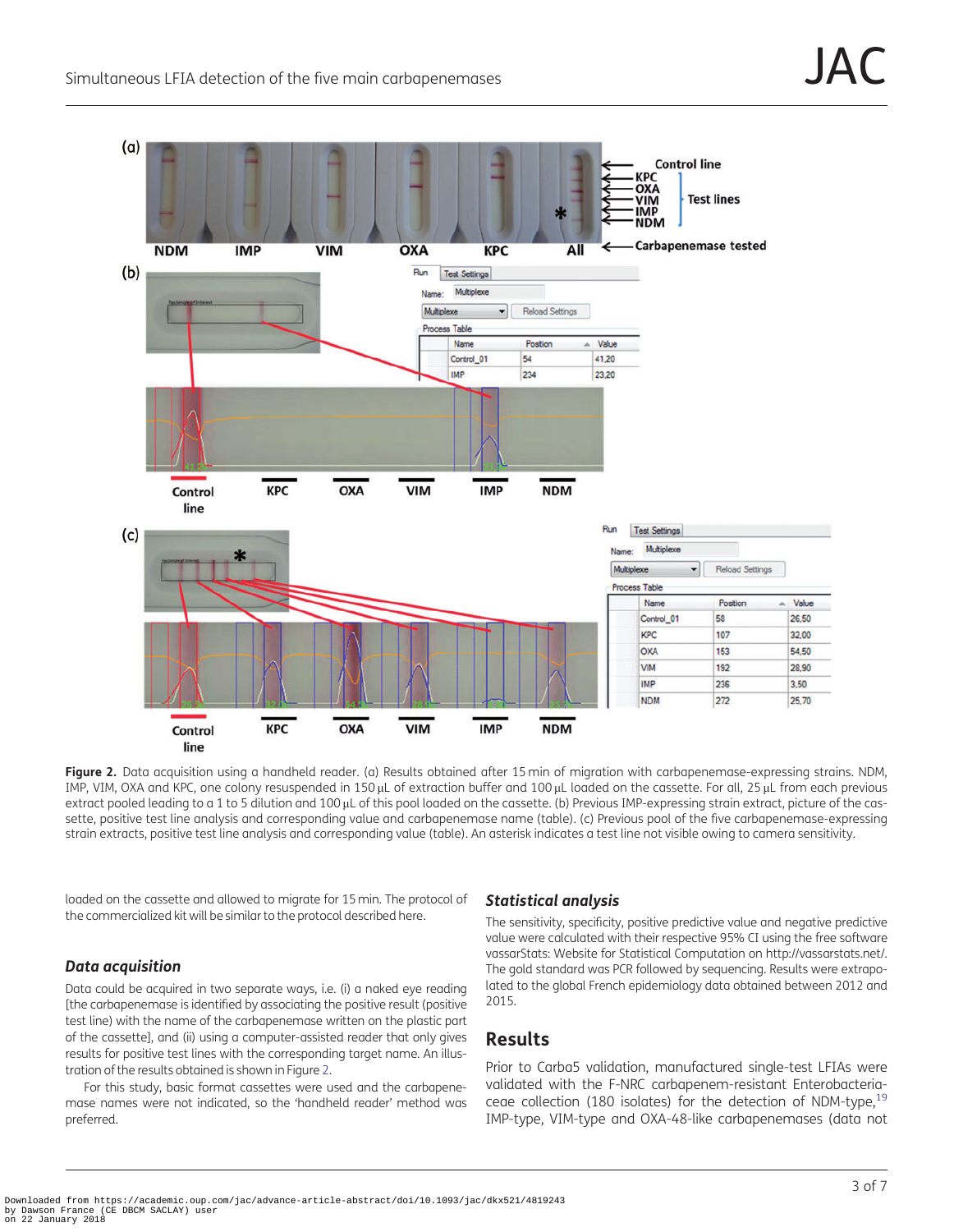<span id="page-3-0"></span>

Figure 3. Results obtained with different strains. One colony suspended in extraction buffer and loaded on the cassette. (a) Klebsiella pneumoniae expressing CTX-M-18. (b) K. pneumoniae expressing OXA-162. (c) K. pneumoniae expressing NDM-1 and OXA-48. N, negative result; P, positive result.

shown). The manufactured single test for KPC-type carbapenemase was validated with only 60 strains from the same collection. These single tests gave 100% sensitivity and specificity according to the PCR-characterized  $\beta$ -lactamase content of the isolates. The manufactured Carba5 was developed with the same antibodies and tested with the F-NRC collection for validation. Routine use was successively assessed with strains showing a decreased susceptibility to at least one carbapenem.

### Validation of Carba5

As described in Table [S1](https://academic.oup.com/jac/article-lookup/doi/10.1093/jac/dkx521#supplementary-data) (available as [Supplementary data](https://academic.oup.com/jac/article-lookup/doi/10.1093/jac/dkx521#supplementary-data) at JAC Online), Carba5 was able to detect (strong signals) unambiguously all OXA-48-like-producing isolates with carbapenemase activity  $[n = 37;$  including OXA-48 (n = 21), OXA-162 (n = 1), OXA-181  $(n = 3)$ , OXA-204  $(n = 5)$ , OXA-232  $(n = 2)$ , OXA-244  $(n = 2)$ , OXA-517 ( $n = 1$ ), OXA-519 ( $n = 1$ ) and OXA-535 ( $n = 1$ )], as well as the KPC producers  $[n = 22;$  including KPC-2 ( $n = 19$ ) and KPC-3  $(n = 3)$ ], NDM producers  $[n = 23;$  including NDM-1  $(n = 16)$ , NDM-4  $(n = 2)$ , NDM-5  $(n = 1)$ , NDM-6  $(n = 1)$ , NDM-7  $(n = 1)$  and NDM-9  $(n = 2)$ ], IMP producers  $[n = 11;$  including IMP-1  $(n = 5)$ , IMP-8 ( $n = 5$ ) and IMP-11 ( $n = 1$ )] and VIM producers [ $n = 17$ ; including VIM-1 ( $n = 12$ ), VIM-2 ( $n = 2$ ), VIM-4 ( $n = 2$ ) and VIM-19 ( $n = 1$ )]. Five strains simultaneously expressing NDM-1 and OXA-181 were also detected and thus show two positive test lines. The results obtained with a non-carbapenemase-producing strain, a carbapenemase-producing strain and a multiple carbapenemaseproducing strain are shown in Figure 3. The three isolates expressing OXA-48-like broad-spectrum oxacillinases with very weak carbapenemase activity, OXA-163 ( $n = 2$ ) and OXA-405 ( $n = 1$ ), also gave positive results and were considered false positives.

All the CPE expressing a carbapenemase not related to any of the five carbapenemase families targeted gave negative results. They corresponded to eight Ambler class A [IMI ( $n = 3$ ), GES-5  $(n = 1)$ , NMC-A  $(n = 1)$ , SME  $(n = 2)$  and FRI-1  $(n = 1)$ ], one OXA-372 (an Ambler class D carbapenem-hydrolysing enzyme not related to OXA-48  $\beta$ -lactamase)<sup>23</sup> and one Ambler class B GIM-1. In addition, no positive signal was obtained with the 51 noncarbapenemase producers.

### Prospective evaluation of Carba5

For this study, 116 consecutive isolates were blindly tested and LFIA results were compared with those of the home-made Carba NP test and PCR sequencing, which are routinely performed by the

F-NRC on all isolates.<sup>10</sup> In less than 15 min Carba5 detected 70 carbapenemase-positive isolates (Table [1](#page-4-0)) corresponding to OXA-48-like producers  $[n = 57;$  including OXA-48  $(n = 52)$ , OXA-181 ( $n = 3$ ) and OXA-244 ( $n = 2$ )], NDM producers [ $n = 9$ ; including NDM-1 ( $n = 5$ ), NDM-5 ( $n = 3$ ) and NDM-9 ( $n = 1$ )], VIM producers  $[n = 2;$  including VIM-1  $(n = 1)$  and VIM-4  $(n = 1)$ ] and one KPC-3 producer. One strain was positive for both NDM and OXA-48 (NDM-5 and OXA-48). The 46 other isolates gave negative test results. Similar results were obtained with the Carba NP test, with 2 h incubation, for 45 isolates. The PCR sequencing results revealed 71 carbapenemase producers; 70 corresponded to those previously identified with Carba5 and the Carba NP test, and one corresponded to the IMI-producing Enterobacter cloacae, a nontargeted carbapenemase, which gave a positive result with the Carba NP test. Forty-five non-carbapenemase producers were confirmed negative by PCR.

## Global performances of Carba5

Considering the results obtained with the F-NRC collection, the sensitivity and specificity of Carba5 towards the five target-related enzymes respectively reached  $100\%$  (95% CI = 95.8%–100%) and 95.3% (95% CI =  $86.0\%$ -98.8%) (misidentifying two OXA-163 and one OXA-405 as positives). This test is able to detect strains simultaneously expressing two carbapenemases (e.g. six strains with a combination of NDM-type and OXA-48-like enzymes). Importantly, no cross-reaction was observed with the non-targeted carbapenemases (IMI, SME, NMC-A, FRI, GES, GIM and OXA-372), ESBLs (TEM, SHV and CTX-M), AmpCs (CMY-2, DHA-2 and ACC-1) or oxacillinases (OXA-1, -2, -9 and -10). During the prospective study, Carba5 reached  $100\%$  (95% CI = 93.5%-100%) sensitivity, 100% (95%  $CI = 90.4\% - 100\%$ ) specificity, 100% (95% CI = 93.5%–100%) positive predictive value and  $100\%$  (95% CI = 90.4%–100%) negative predictive value for the identification of the five main carbapenemase families. Bacterial colonies were grown on two different plates and there was no interference depending on the media considered (Mueller-Hinton/URISelect™ 4).

### **Discussion**

The spread of carbapenemase-expressing strains is a major public health concern. From an infection control point of view, the rapid identification of such strains is essential to prevent spread in hospital settings. Furthermore, with novel inhibitor/β-lactam combinations, knowing exactly which carbapenemase is present is a prerequisite for the proper use of these novel molecules. Therefore, fast and user-friendly assays are mandatory. Carba5 fulfils all of the requirements to stratify patients.

Carba5 has been optimized to detect the KPC, NDM, VIM and IMP carbapenemase families as well as OXA-48 and its related variants. Most of the time, positive results were interpretable in less than the recommended 15 min of migration. Compared with the single-test LFIAs, no interference between the different carbapenemase detections was induced by the multiplex format. Moreover, Carba5 is able to detect and identify the simultaneous production of several of the five main carbapenemases by one strain. Overall, Carba5 detects these five carbapenemases with a sensitivity of 100% without any false negatives. It detected new variants of OXA-48, such as OXA-517, OXA-519 and OXA-535,  $24-26$ 

4 of 7 Downloaded from https://academic.oup.com/jac/advance-article-abstract/doi/10.1093/jac/dkx521/4819243 by Dawson France (CE DBCM SACLAY) user on 22 January 2018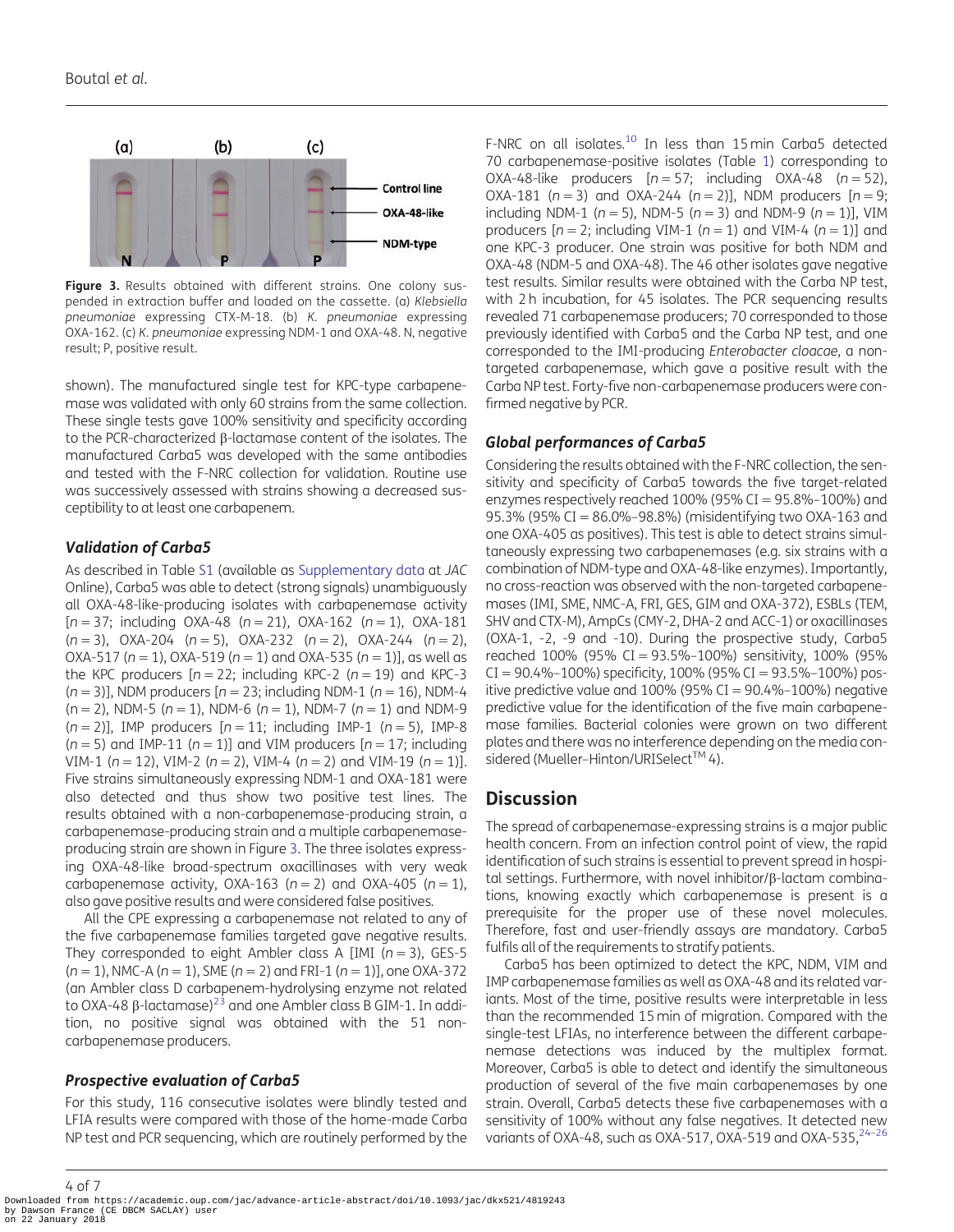|                             |                        | No. of isolates | Carba5 results |              |              |              |              |                                             |
|-----------------------------|------------------------|-----------------|----------------|--------------|--------------|--------------|--------------|---------------------------------------------|
|                             | Species                |                 | <b>NDM</b>     | IMP          | <b>VIM</b>   | <b>OXA</b>   | <b>KPC</b>   | Carbapenemase content<br>(PCR + sequencing) |
| Carbapenemase producers     |                        |                 |                |              |              |              |              |                                             |
| NDM-type                    | E. coli                | 1               | P              | N            | $\mathsf{N}$ | $\mathbb N$  | $\mathsf{N}$ | NDM-1                                       |
|                             | E. coli                | 3               | P              | N            | $\mathsf{N}$ | N            | $\mathsf{N}$ | NDM-5                                       |
|                             | E. coli                | 1               | $\mathsf{P}$   | N            | N            | N            | N            | NDM-9                                       |
|                             | K. pneumoniae          | 3               | P              | N            | $\mathsf{N}$ | N            | N            | NDM-1                                       |
|                             | Morganella morganii    | $\mathbf{1}$    | P              | $\mathsf{N}$ | $\mathsf{N}$ | N            | $\mathsf{N}$ | $NDM-1$                                     |
| OXA-48-like                 | E. coli                | 13              | N              | $\mathsf{N}$ | $\mathbb N$  | P            | N            | $OXA-48$                                    |
|                             | K. pneumoniae          | 24              | N              | N            | $\mathsf{N}$ | P            | N            | $OXA-48$                                    |
|                             | Klebsiella oxytoca     | 3               | N              | N            | $\mathsf{N}$ | Ρ            | N            | OXA-48                                      |
|                             | E. cloacae             | 3               | N              | N            | $\mathsf{N}$ | Ρ            | N            | $OXA-48$                                    |
|                             | Citrobacter koseri     | 2               | N              | N            | N            | Ρ            | $\mathsf{N}$ | OXA-48                                      |
|                             | Citrobacter freundii   | 6               | N              | $\mathsf{N}$ | $\mathsf{N}$ | P            | $\mathsf{N}$ | $OXA-48$                                    |
|                             | Enterobacter aerogenes | 1               | Ν              | N            | $\mathsf{N}$ | P            | N            | $OXA-48$                                    |
|                             | E. coli                | $\overline{2}$  | N              | N            | N            | Ρ            | N            | OXA-181                                     |
|                             | K. pneumoniae          | $\mathbf{1}$    | N              | $\mathsf{N}$ | $\mathsf{N}$ | P            | N            | OXA-181                                     |
|                             | E. coli                | 2               | N              | N            | N            | P            | N            | $OXA-244$                                   |
| KPC-type                    | K. pneumoniae          | $\mathbf{1}$    | Ν              | N            | N            | $\mathsf{N}$ | P            | KPC-3                                       |
| VIM-type                    | K. pneumoniae          | 1               | N              | N            | P            | $\mathsf{N}$ | N            | $VIM-1$                                     |
|                             | E. cloacae             | 1               | N              | N            | P            | $\mathbb N$  | N            | $VIM-4$                                     |
| IMI-type                    | E. cloacae             | 1               | N              | $\mathsf{N}$ | $\mathsf{N}$ | $\mathsf{N}$ | $\mathsf{N}$ | $IMI-1$                                     |
| multiple carbapenemases     | E. coli                | 1               | $\mathsf{P}$   | $\mathsf{N}$ | N            | P            | $\mathsf{N}$ | $NDM-1+OXA-48$                              |
| Non-carbapenemase producers |                        |                 |                |              |              |              |              |                                             |
|                             | E. coli                | 4               | Ν              | N            | $\mathsf{N}$ | $\mathsf{N}$ | $\mathsf{N}$ |                                             |
|                             | K. pneumoniae          | 15              | N              | $\mathsf{N}$ | $\mathsf{N}$ | $\mathsf{N}$ | $\mathsf{N}$ |                                             |
|                             | E. cloacae             | 17              | Ν              | N            | N            | N            | $\mathsf{N}$ |                                             |
|                             | E. aerogenes           | 3               | Ν              | $\mathsf{N}$ | $\mathsf{N}$ | N            | N            |                                             |
|                             | Hafnia alvei           | 2               | N              | N            | N            | N            | N            |                                             |
|                             | Proteus mirabilis      | 1               | N              | N            | $\mathsf{N}$ | N            | N            |                                             |
|                             | C. freundii            | 1               | N              | N            | N            | N            | N            |                                             |
|                             | M. morganii            | $\overline{2}$  | N              | N            | $\mathsf{N}$ | $\mathsf{N}$ | $\mathsf{N}$ |                                             |

<span id="page-4-0"></span>Table 1. Prospective evaluation of Carba5 on 116 consecutive isolates referred to the F-NRC for carbapenem-resistant Enterobacteriaceae

N, negative result; P, positive result.

and OXA-48-related variants without significant carbapenemase activity (OXA-163 and OXA-405). As these enzymes do not confer reduced susceptibility to carbapenems, their identification requires further testing. In our testing scheme, these peculiar OXA variants were over-represented (3 of 180), while they represent only 1 of almost 10000 isolates in France over a 4 year period. Therefore, considering global French epidemiology, the specificity of Carba5 would be 99.98% (95% CI = 99.90%–99.99%).

Meanwhile, during the prospective evaluation, Carba5 detected 70 of the 71 (98.6%) carbapenemase producers. One IMI producer was not detected, but this should not be considered a major drawback considering the very low prevalence of this carbapenemase.

During the period 2012–15, 3320 carbapenemase producers of 9518 enterobacterial isolates were received at the F-NRC. 118 KPC, 13 IMI, 1 FRI-1, 366 NDM, 115 VIM, 10 IMP, 2491 OXA-48, 120 OXA-181, 35 OXA-204, 8 OXA-232, 10 OXA-244 and 33 multiple carbapenemase producers (including 30 NDM  $+$  OXA-

 $48$ -like, 1 NDM  $+$  VIM and 2 VIM  $+$  OXA-48-like) have been identified. By extrapolating the results obtained with the LFIA, we would expect that all isolates except those producing IMI, and FRI-1 (total  $= 14$ ) would have been correctly identified. In addition, the unique OXA-405-producing Serratia marcescens would give a false-positive result. Thus, the overall performances of Carba5 for the detection of the five main carbapenemase would be  $100\%$  (95% CI = 99.86%–100%) sensitivity, 99.98% (95%  $CI = 99.90\% - 99.99\%$ ) specificity, 99.97% (95%  $CI = 99.80\% -$ 99.99%) positive predictive value and 100% (95% CI = 99.92%– 100%) negative predictive value, respectively. More generally, the overall performance of Carba5 for the detection of all CPE (considering the 14 non-targeted carbapenemases as falsenegative results) would be  $99.58\%$  (95% CI =  $99.27\%$ -99.76%) sensitivity, 99.98% (95% CI = 99.90%-99.99%) specificity, 99.97% (95% CI = 99.80%–99.99%) positive predictive value and  $99.77\%$  (95% CI = 99.61%-99.87%) negative predictive value, respectively.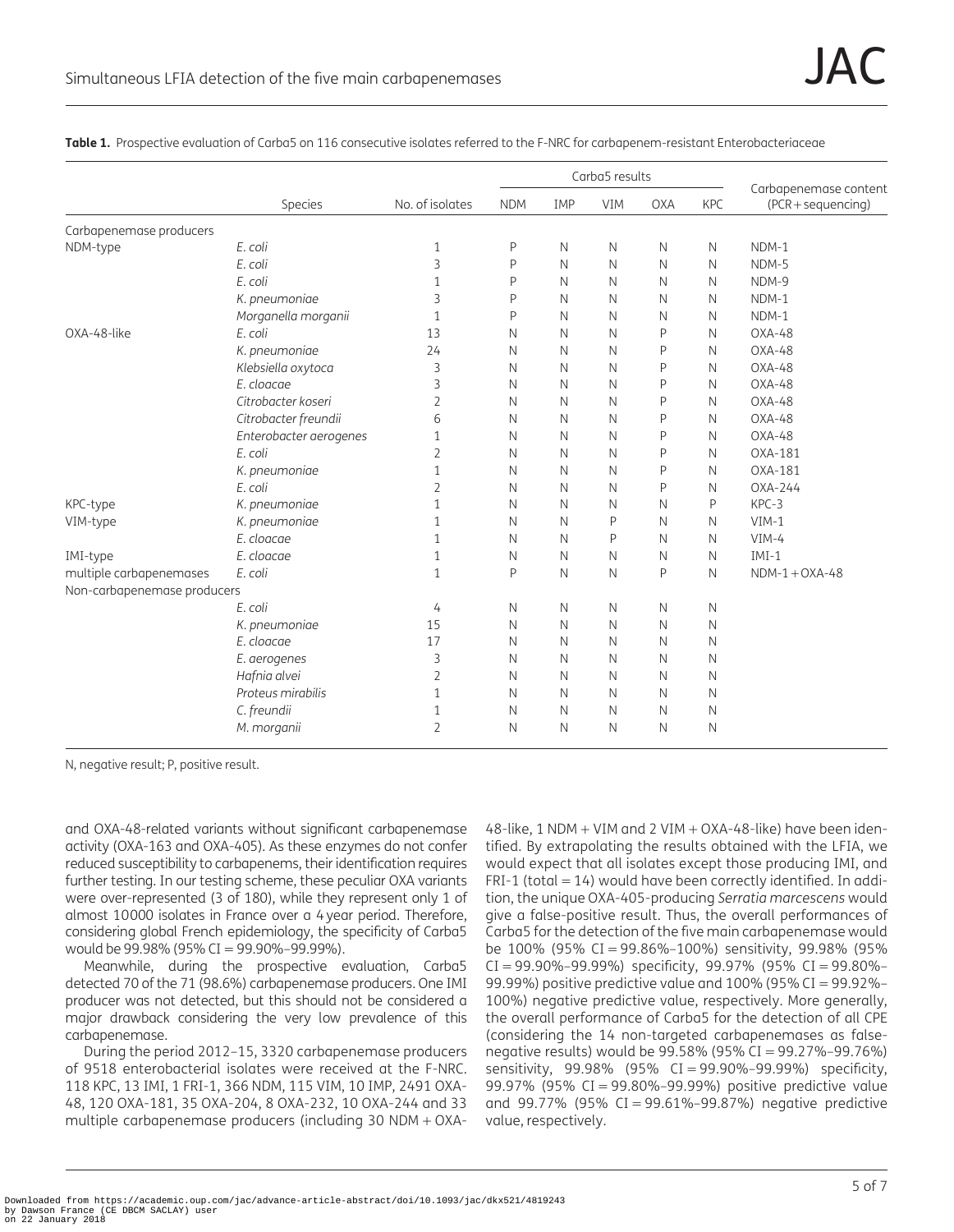<span id="page-5-0"></span>So far, Carba5 can detect NDM-1/4/5/6/7/9, IMP-1/8/11, VIM-1/ 2/4/19, KPC-2/3 and OXA-48/162/181/204/232/244/517/519/535, and could be performed in routine laboratories, yielding unequivocal results in  ${\sim}15$  min. Strains with decreased susceptibility to at least one carbapenem could quickly be characterized if at least one of the main carbapenemases is expressed. Carba5 has been used at the F-NRC to confirm negative results obtained with the Carba NP test (data not shown). Some Providencia strains with negative Carba NP test results were actually NDM producers and were identified by Carba5 and later confirmed by PCR (data not shown). These false-negative Carba NP test results could be due to low expression levels of the carbapenemase or low permeability of the bacterial outer membrane. In addition, Carba5 is currently used with strains growing on CPE screening media (such as CarbaSMART) $^{27}$  and shows the same performance as with the two media used for this study, making it a reliable tool for CPE confirmation.

Compared with other LFIA tests available, Carba5 targets the five main carbapenemases. It could be used whatever the carbapenemase endemic context. Its universal use could help to report sporadic outbreaks leading to epidemiological updates. We agree that the epidemiology of carbapenemases is different between countries from different continents, but the five main carbapenemases account in each country for >99.5% of the determinants encountered. The relative percentages vary between the different countries and our test is thus suitable for most. We also agree that greater validation is now necessary in the form of multicentre validation. This validation is currently in progress in countries with high prevalences of OXA-48, KPC and MBLs.

In the near future, we aim to combine Carba5 with an LFIA already developed and dedicated to the identification of CTX-M producers to provide a very powerful and broad-spectrum tool for the detection of b-lactamases and guidance of antibiotic treatments.

### Conclusions

Carba5 is efficient, rapid and easy to implement in the routine workflow of a clinical microbiology laboratory for the detection of CPE. It could complete the existing panel of tests available for the detection of carbapenemases, particularly in countries with limited resources and/or high prevalence of carbapenemases. Discrimination of OXA-48-like and KPC carbapenemases could rapidly guide treatments with ceftazidime/avibactam, and more generally prevent antibiotic misuse and provide efficient tools to contain the spread of these deadly bacteria in hospital settings.

### Acknowledgements

We are thankful to Quentin Baratte for his involvement in the production of the required monoclonal antibodies.

# Funding

This work was supported by the Assistance Publique—Hôpitaux de Paris (AP-HP), the University Paris-Sud, the Laboratory of Excellence in Research on Medication and Innovative Therapeutics (LERMIT) supported by a grant from the French National Research Agency (ANR-10-LABX-33) and by the Joint Programming Initiative on Antimicrobial Resistance (JPIAMR) DesInMBL (ANR-14-JAMR-002).

### Transparency declarations

L. D. is co-inventor of the Carba NP test, the patent of which has been licensed to bioMérieux (La Balmes les Grottes, France). All other authors: none to declare.

## Supplementary data

Table [S1](https://academic.oup.com/jac/article-lookup/doi/10.1093/jac/dkx521#supplementary-data) is available as [Supplementary data](https://academic.oup.com/jac/article-lookup/doi/10.1093/jac/dkx521#supplementary-data) at JAC Online.

### References

[1](#page-0-0) WHO. Antimicrobial Resistance: Global Report on Surveillance. 2014. [http://](http://apps.who.int/iris/bitstream/10665/112642/1/9789241564748_eng.pdf? ua=1) [apps.who.int/iris/bitstream/10665/112642/1/9789241564748\\_eng.pdf?](http://apps.who.int/iris/bitstream/10665/112642/1/9789241564748_eng.pdf? ua=1)  $uq=1.$  $uq=1.$  $uq=1.$ 

[2](#page-0-0) Shriber DE, Baris E, Marquez PV et al. Final Report. The World Bank, 2017; 1–172. [http://documents.worldbank.org/curated/en/323311493396993758/](http://documents.worldbank.org/curated/en/323311493396993758/pdf/114679-REVISED-v2-Drug-Resistant-Infections-Final-Report.pdf) [pdf/114679-REVISED-v2-Drug-Resistant-Infections-Final-Report.pdf.](http://documents.worldbank.org/curated/en/323311493396993758/pdf/114679-REVISED-v2-Drug-Resistant-Infections-Final-Report.pdf)

[3](#page-0-0) Poirel L, Pitout JD, Nordmann P. Carbapenemases: molecular diversity and clinical consequences. Future Microbiol 2007; 2: 501–12.

[4](#page-0-0) Doi Y, Paterson DL. Carbapenemase-producing Enterobacteriaceae. Semin Respir Crit Care Med 2015; 36: 74–84.

[5](#page-0-0) Stone GG, Bradford PA, Yates K et al. In vitro activity of ceftazidime/avibactam against urinary isolates from patients in a Phase 3 clinical trial programme for the treatment of complicated urinary tract infections. J Antimicrob Chemother 2017; 72: 1396-9.

[6](#page-0-0) Pfizer Launches Zavicefta<sup>TM</sup> (Ceftazidime-Avibactam) in the U.K. and Germany, a New Antibiotic to Treat Complicated Infections Caused by Gram-Negative Bacteria. 2017. [http://press.pfizer.com/press-release/pfizer](http://http://press.pfizer.com/press-release/pfizer-launches-zavicefta-ceftazidime-avibactam-uk-and-germany-new-antibiotic-treat-co)[launches-zavicefta-ceftazidime-avibactam-uk-and-germany-new-antibi](http://http://press.pfizer.com/press-release/pfizer-launches-zavicefta-ceftazidime-avibactam-uk-and-germany-new-antibiotic-treat-co) [otic-treat-co.](http://http://press.pfizer.com/press-release/pfizer-launches-zavicefta-ceftazidime-avibactam-uk-and-germany-new-antibiotic-treat-co)

[7](#page-0-0) Lasserre C, De Saint Martin L, Cuzon G et al. Efficient detection of carbapenemase activity in Enterobacteriaceae by matrix-assisted laser desorption ionization-time of flight mass spectrometry in less than 30 minutes. J Clin Microbiol 2015; 53: 2163–71.

[8](#page-0-0) Papagiannitsis CC, Študentová V, Izdebski R et al. Matrix-assisted laser desorption ionization–time of flight mass spectrometry meropenem hydrolysis assay with  $NH_4HCO_3$ , a reliable tool for direct detection of carbapenemase activity. J Clin Microbiol 2015; 53: 1731-5.

[9](#page-0-0) Dortet L, Brechard L, Poirel L et al. Impact of the isolation medium for detection of carbapenemase-producing Enterobacteriaceae using an updated version of the Carba NP test. J Med Microbiol 2014; 63: 772-6.

[10](#page-0-0) Dortet L, Agathine A, Naas T et al. Evaluation of the RAPIDEC<sup>®</sup> CARBA NP, the Rapid CARB Screen® and the Carba NP test for biochemical detection of carbapenemase-producing Enterobacteriaceae. J Antimicrob Chemother 2015; 70: 3014–22.

[11](#page-0-0) Tijet N, Patel SN, Melano RG. Detection of carbapenemase activity in Enterobacteriaceae: comparison of the carbapenem inactivation method versus the Carba NP test. J Antimicrob Chemother 2016; 71: 274–6.

[12](#page-0-0) Dortet L, Poirel L, Nordmann P. Rapid identification of carbapenemase types in Enterobacteriaceae and Pseudomonas spp. by using a biochemical test. Antimicrob Agents Chemother 2012; 56: 6437–40.

[13](#page-0-0) Tsakris A, Poulou A, Bogaerts P et al. Evaluation of a new phenotypic OXA-48 disk test for differentiation of OXA-48 carbapenemase-producing Enterobacteriaceae clinical isolates. J Clin Microbiol 2015; 53: 1245–51.